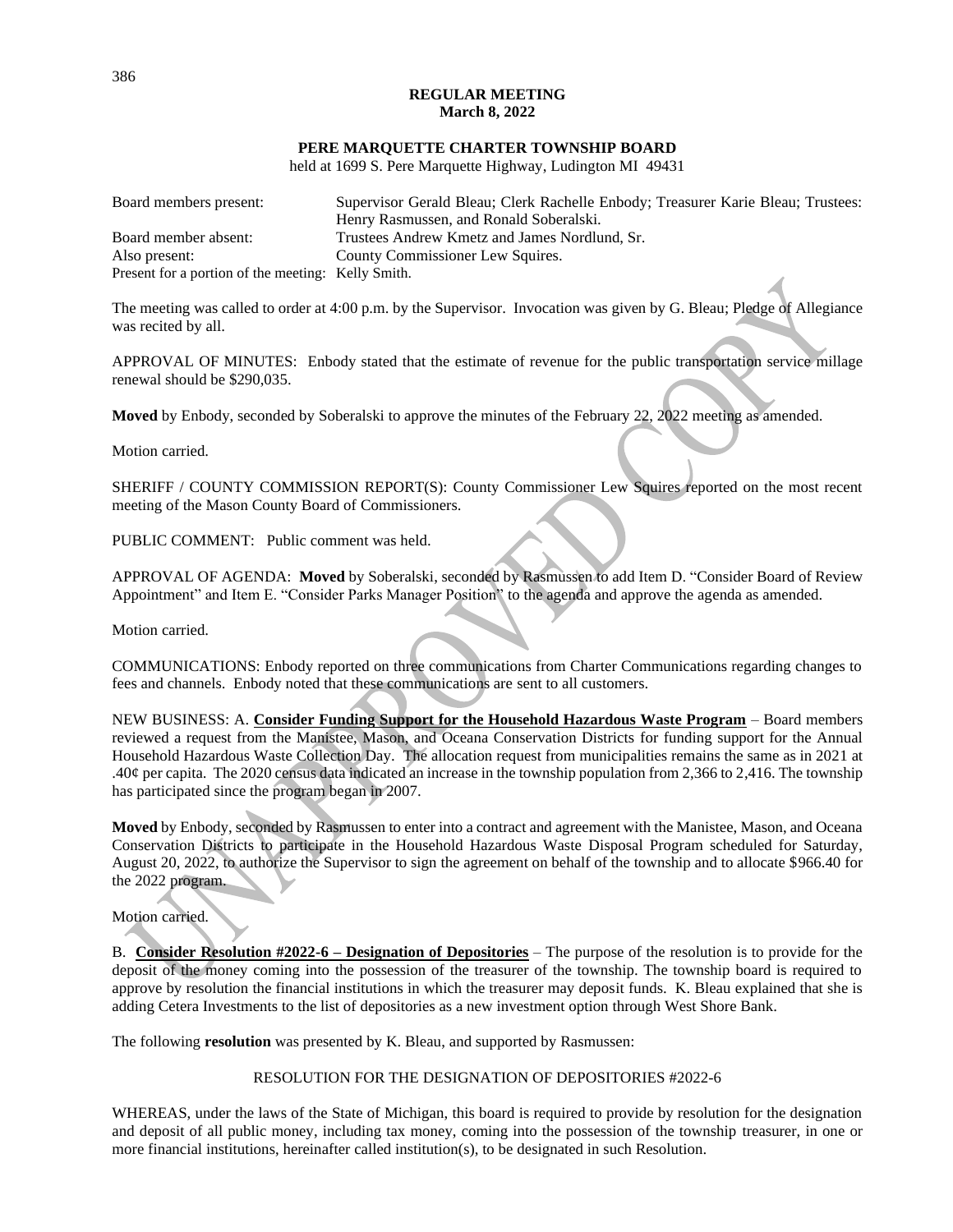NOW, THEREFORE, BE IT RESOLVED that the Treasurer is hereby authorized to deposit all public money, including tax money, now in or coming into the possession of the Treasurer, in the following financial institutions:

| Cetera Investment Services, LLC |             | <b>Multi Bank Securities</b>                                                                   | <b>Huntington Bank</b>   |
|---------------------------------|-------------|------------------------------------------------------------------------------------------------|--------------------------|
| Comerica Securities             |             | <b>PNC Bank</b>                                                                                | Safe Harbor Credit Union |
| Michigan CLASS                  |             | Preferred Credit Union                                                                         | West Shore Bank          |
| Roll call vote:                 | Yes:<br>No: | Soberalski, Rasmussen, K. Bleau, G. Bleau, and Enbody.<br>None.<br>Absent: Kmetz and Nordlund. |                          |

Resolution declared adopted.

C. **Consider Budget Amendments** – Enbody reviewed the proposed budget amendments explaining that the legal expense for the township board required an increase due to the increase in legal expenses, that depreciation was not originally budgeted and that the transfer for bond payments was only partially budgeted.

**Moved** by Enbody, seconded by K. Bleau to approve the following budget amendments:

| <b>General Fund</b>                                         |                       |            |         |  |  |
|-------------------------------------------------------------|-----------------------|------------|---------|--|--|
|                                                             | <b>Current Budget</b> | Increase / | Amended |  |  |
| <b>Expenditures:</b>                                        |                       |            |         |  |  |
| Township Board - Legal                                      | 15,000                | 20,000     | 35,000  |  |  |
| Contingency                                                 | 83,135                | (20,000)   | 63,135  |  |  |
| Sub-total                                                   |                       |            |         |  |  |
| <b>NET CHANGE IN GENERAL FUND</b>                           |                       | o          |         |  |  |
| <b>Sewer Fund</b>                                           |                       |            |         |  |  |
|                                                             | <b>Current Budget</b> | Increase / | Amended |  |  |
| <b>Expenditures:</b>                                        |                       |            |         |  |  |
| Transfer to General Obligation Fund                         | $\mathbf{0}$          | 18,293     | 18,293  |  |  |
| Depreciation                                                | $\Omega$              | 165,000    | 165,000 |  |  |
| Sub-total                                                   |                       | 183,293    |         |  |  |
| <b>NET CHANGE IN SEWER FUND</b><br>(183, 293)               |                       |            |         |  |  |
|                                                             |                       |            |         |  |  |
| <b>Water Fund</b>                                           |                       |            |         |  |  |
|                                                             | <b>Current Budget</b> | Increase / | Amended |  |  |
| <b>Expenditures:</b><br>Transfer to General Obligation Fund | 113,000               | 15,048     | 128,048 |  |  |
| Depreciation                                                | 0                     | 210,000    | 210,000 |  |  |
| Sub-total                                                   |                       | 225,048    |         |  |  |
| NET CHANGE IN WATER FUND                                    |                       | (225, 048) |         |  |  |
|                                                             |                       |            |         |  |  |

Motion carried.

D. **Consider Board of Review Appointment** (added) – **Moved** by Soberalski, seconded by K. Bleau to appoint Monica Schuyler as an alternate member to the Board of Review for term ending January 1, 2023.

Motion carried.

E. **Consider Parks Manager Position** (added) – Kelly Smith informed the Board that he had received a job offer and in considering that offer would agree to remain with the Township if his Parks Manager salary were increased to \$55,000.00. Smith stated he was the lowest paid department head and that the manager for Cartier Park makes more.

Soberalski spoke in favor of the increase but indicated he could not speak to Smith's administrative skills.

Rasmussen spoke in favor of the increase stating Smith has met expectations.

Enbody asked if the board members could define those expectations.

K. Bleau stated that she cannot support an increase for one employee over other employees as all other employees are meeting or exceeding expectations.